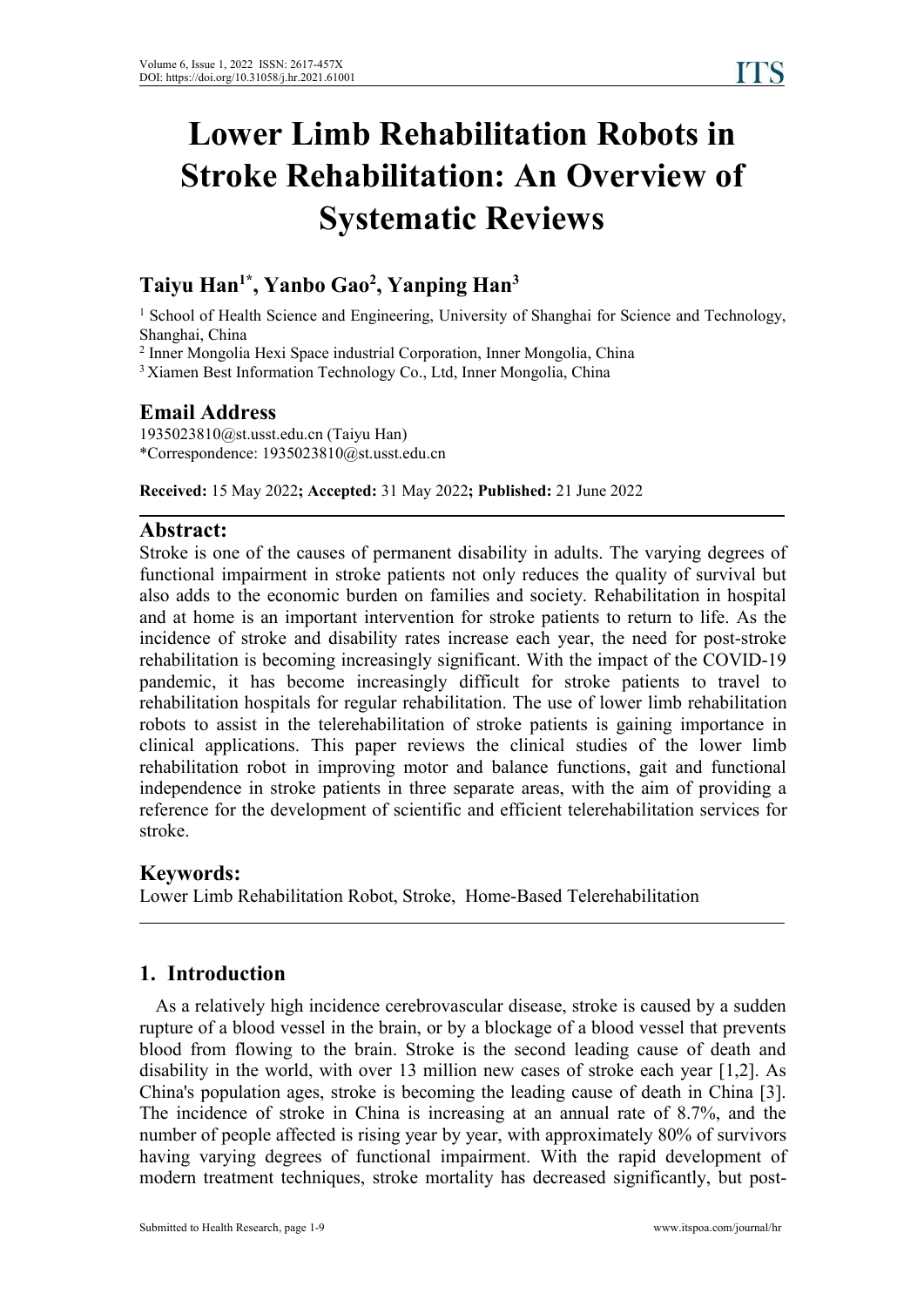stroke rehabilitation poses additional challenges for rehabilitation workers. Depending on the size and extent of damage to specific parts of the brain, stroke patients will experience varying degrees of functional impairment, including physical impairment [4], cognitive impairment [5], swallowing impairment [6] and even mental impairment. Although it is not possible for modern clinical treatment techniques to reverse damaged nerves, targeted rehabilitation care can be provided to patients to effectively restore their physical functions and improve their quality of life. Appropriate hospital and home-based rehabilitation throughout the prognostic process is an important intervention for stroke patients to return to life [7].

Nonetheless, short-term hospitalisation does not meet the rehabilitation needs of most stroke patients. Due to the high cost of treatment and lack of transport, most stroke patients do not have access to appropriate long-term professional rehabilitation, especially for patients in remote areas and with lower limb dysfunction. There are regional differences in the level of rehabilitation care and alack of specialist rehabilitation staff, resulting in most stroke patients in developing countries not being able to access appropriate rehabilitation treatment. Assisting stroke patients with home-based telerehabilitation is one of the ways to solve these problems [8].

Telerehabilitation (TR), a derivative of telemedicine, is a technology that provides online rehabilitation services to patients at home based on acombination of communication, computer and information processing technologies [9]. In the middle of the last century, many countries started to apply telerehabilitation systems to provide rehabilitation guidance services to patients with dementia, elderly people in the community and stroke patients, covering many areas such as cognitive rehabilitation, language rehabilitation, swallowing rehabilitation and hand function rehabilitation [10]. Telerehabilitation for stroke includes web-based video guidance technology, virtual reality technology, telerehabilitation training robots and the Internet of Things for home rehabilitation [11]. Most of the rehabilitation training for motor dysfunction in stroke patients is characterised by high intensity, high repetition and task-oriented training, and in recent years the lower limb rehabilitation robot is often used for telerehabilitation.

The exoskeleton rehabilitation robot is a wearable exoskeleton assistive device that can assist patients with walking impairment to walk and gradually restore normalgait, further promoting motor nerve recovery and improving the ability to perform activities of daily living. At the same time, the human-robot interaction technology of the rehabilitation robot helps patients to build up a flexible conscious response during rehabilitation exercises, enhancing the fun of rehabilitation and increasing patients' active participation [12]. In addition, the exoskeletal rehabilitation robot can assist the affected limb and the healthy limb to perform rehabilitation training together, which is conducive to strengthening the connection between the motor limb and the damaged nerve, thus inducing the normalization of the patient's motor sensation and promoting the early recovery of the function of the affected limb [13]. This paper reviews the current application of lower limb exoskeletal rehabilitation robots in stroke rehabilitation, with the aim of providing a reference for the better use of telerehabilitation technology and the development of scientific and efficient stroke telerehabilitation services.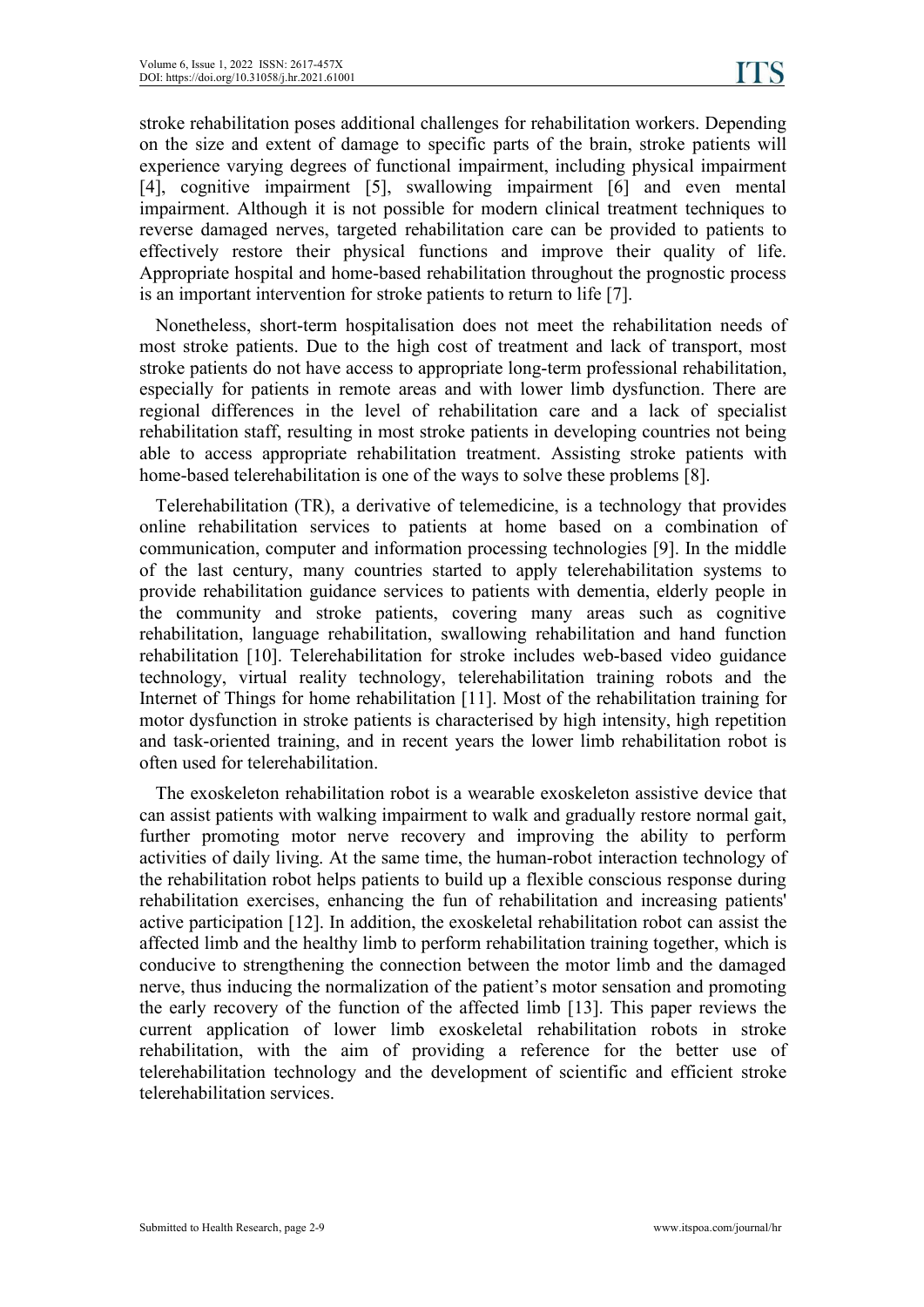# **2. The Clinical Application of a Lower Limb Exoskeleton for Stroke**

Lower limb exoskeleton rehabilitation robots have been gradually used since the 1980s for patients with motor dysfunction, particularly walking impairment due to neurological impairment. Combining exoskeletal technology and rehabilitation training, the use of exoskeletal rehabilitation robots for the rehabilitation of the limbs allows the exoskeletal robot to be controlled by the active will of the person, using the robot to drive the rehabilitation movements of the patient [14]. This telerehabilitation approach not only has the advantages of the traditional rehabilitation model, but can also solve many of the problems that exist in traditional rehabilitation training methods. The robot is able to reduce significant human costs and tirelessly meet the training intensity requirements of different patients; it can objectively record objective data on the position, direction and speed of the patient's limb during training, as well as the state of muscle strength recovery. The rehabilitation robot also frees the rehabilitation therapist from heavy training tasks, allowing him to focus on developing individualised treatment plans, analysing patient training data, improving the robot's functionality and optimising training content. In this paper, we review clinical research on the use of lower limb exoskeletal rehabilitation robots to improve motor and balance function, gait and functional independence in stroke patients.

#### *2.1. Clinical Study of a Lower Limb Exoskeleton Rehabilitation Robot in the Motor and Balance Function of Stroke Patients*

Motor and balance dysfunction caused by stroke seriously affects patients' independence in daily life and their ability to walk. Lower limb exoskeleton robots have a significant impact on balance and improve the quality of life of stroke patients.<br>The lower limb exoskeleton system helps stroke patients to shift their body weight from the healthy side to the affected side, thus restoring a symmetrical gait pattern and improving balance [15]. It could be useful to promote mobility in persons with stroke owing to mechanisms of brain plasticity and connectivity re-modulation that are specifically entrained by the robotic device, as compared to conventional Rehabilitation. Lower limb exoskeleton robots can activate the lower limb muscles of stroke patients and provide better stability, promoting coordination of lower limb muscle activity, which in turn manifests itself in improved balance [16,17].





*Figure 1. Patient performing gait training with the HAL exoskeleton. Figure <sup>2</sup>. Patient performing gait training with the Lokomat system.*

Zheng et al [18] systematically reviewed the effects of rehabilitation robot-assisted training on balance function in stroke patients and showed that rehabilitation robot assisted training significantly improved balance function in stroke patients, independent of the type of robot, whether it was combined with other interventions,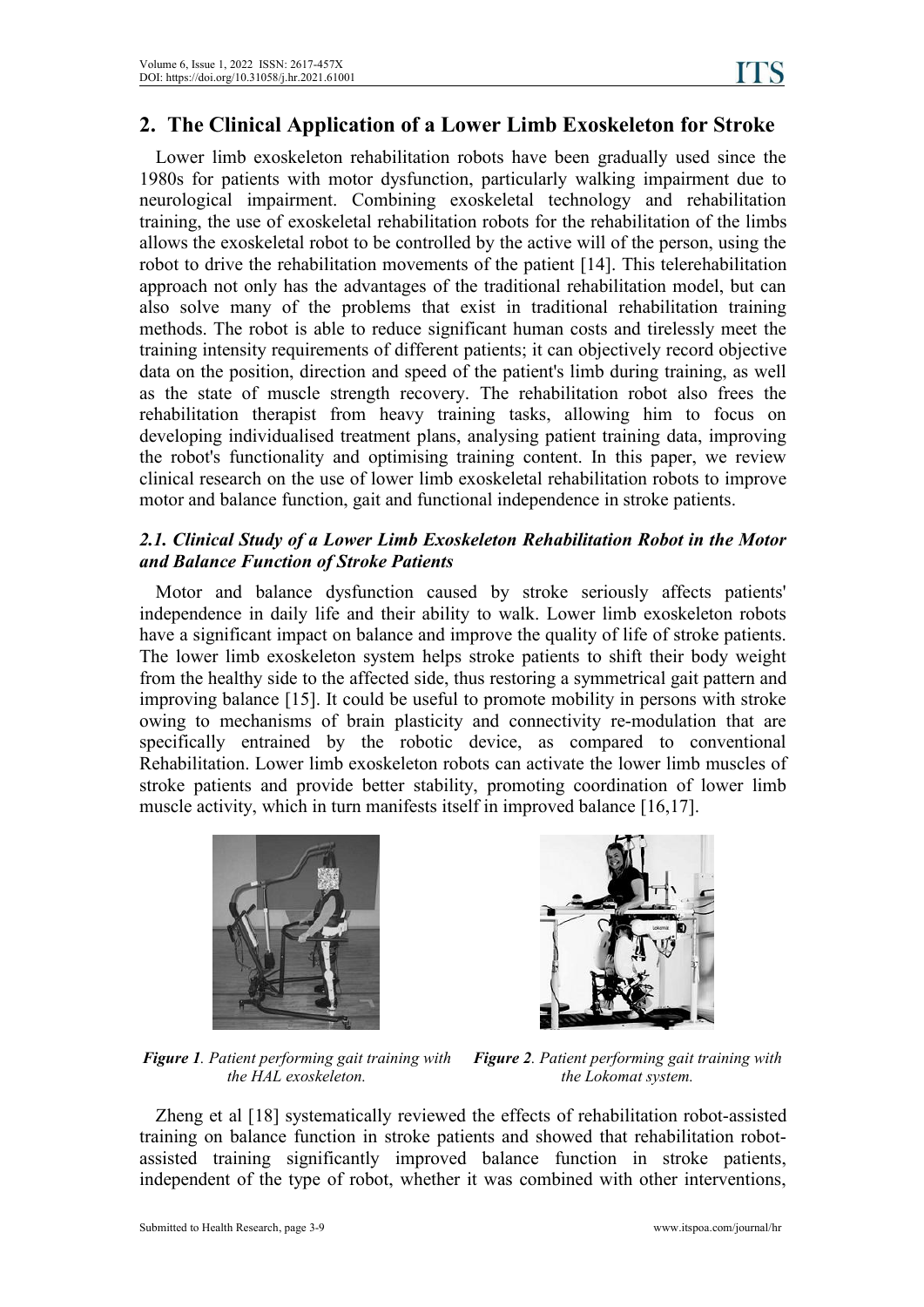and the duration and intensity of training. Yoshimoto et al [19] used the HAL (hybrid assistive limb), a rehabilitation robot developed at Tsukuba University in Japan, to assist stroke patients with high-speed gait training (20 minutes five times a week for five weeks). The results showed that the HAL-assisted high-speed gait training group had significantly higher Berg Balance Scale scores than the conventional physiotherapy group. Kim et al [20] found that Lokomat combined with conventional physiotherapy showed more significant improvements in static balance, dynamic balance and lower limb function compared to conventional physiotherapy alone. (Figure 1, Figure 2)

#### *2.2. Clinical Study of a Lower Limb Exoskeleton Rehabilitation Robot in the Gait of Stroke Patients*

Hemiplegic gait is a typical sequelae of stroke patients. Motor dysfunction in hemiplegic patients is mainly manifested by hypertonia of the flexor muscles in the upper limbs and extensor spasm in the lower limbs. Patients with mild hemiplegia tend to walk with the upper limb flexed and the lower limb straightened, with the paralysed lower limb walking in a half circle. Walking is an important part of the quality of daily life, so it is important to rehabilitate stroke patients to restore normal gait patterns.

#### *2.2.1. Research Based on Kinematic Analysis Methods*

Kinematic analysis is a scientific method of studying the temporal and spatial patterns of limb movement during walking. Time-space measurements are commonly used in scientific research, with gait speed, stride frequency, stride length, stride length and foot deflection angle often used as parameters of walking ability. Walking dysfunction in stroke patients is mainly reflected in a significant slowing of gait frequency, stride length and speed, prolonged support time on the affected side and a significant asymmetry in the time-space parameters [21]. Weight loss support is essential for gait rehabilitation. The exoskeleton robot weight loss support system improves trunk stability and allows functional walking training for stroke patients with low muscle strength early in the course of the stroke, significantly improving gait speed and walking endurance.In addition, the weight loss support system helps to prevent the development of abnormal movement patterns by avoiding compensatory and spasticity induced by excessive weight bearing on the limb. The exoskeleton robot system can provide normal gait training patterns and adjust hip and knee range of motion in real time during exercise, which can effectively improve the time-space asymmetry of hemiplegic gait and promote the balance function rehabilitation of stroke patients [22].

Klaske et al [23] compared the Lokomat (developed by Hocoma Switzerland) assisted walk test with a running table walk test in 10 stroke patients over 3 months of age and in 10 healthy controls. The running test showed a significant reduction in single-support phase time on the affected side compared to the healthy side, confirming the temporal asymmetry of gait in stroke patients, while the difference in single-support phase time between the legs was significantly reduced in the Lokomat assisted walking test, indicating that the Lokomat improves the abnormal gait pattern of stroke patients and facilitates the recovery of walking function. Buesing et al [21,24] conducted several trials of SMA (a wearable exoskeleton stride management assist system) assisted training and functional task specific training (FTST) with a lower limb exoskeleton robot for patients in the post-stroke period. The results showed no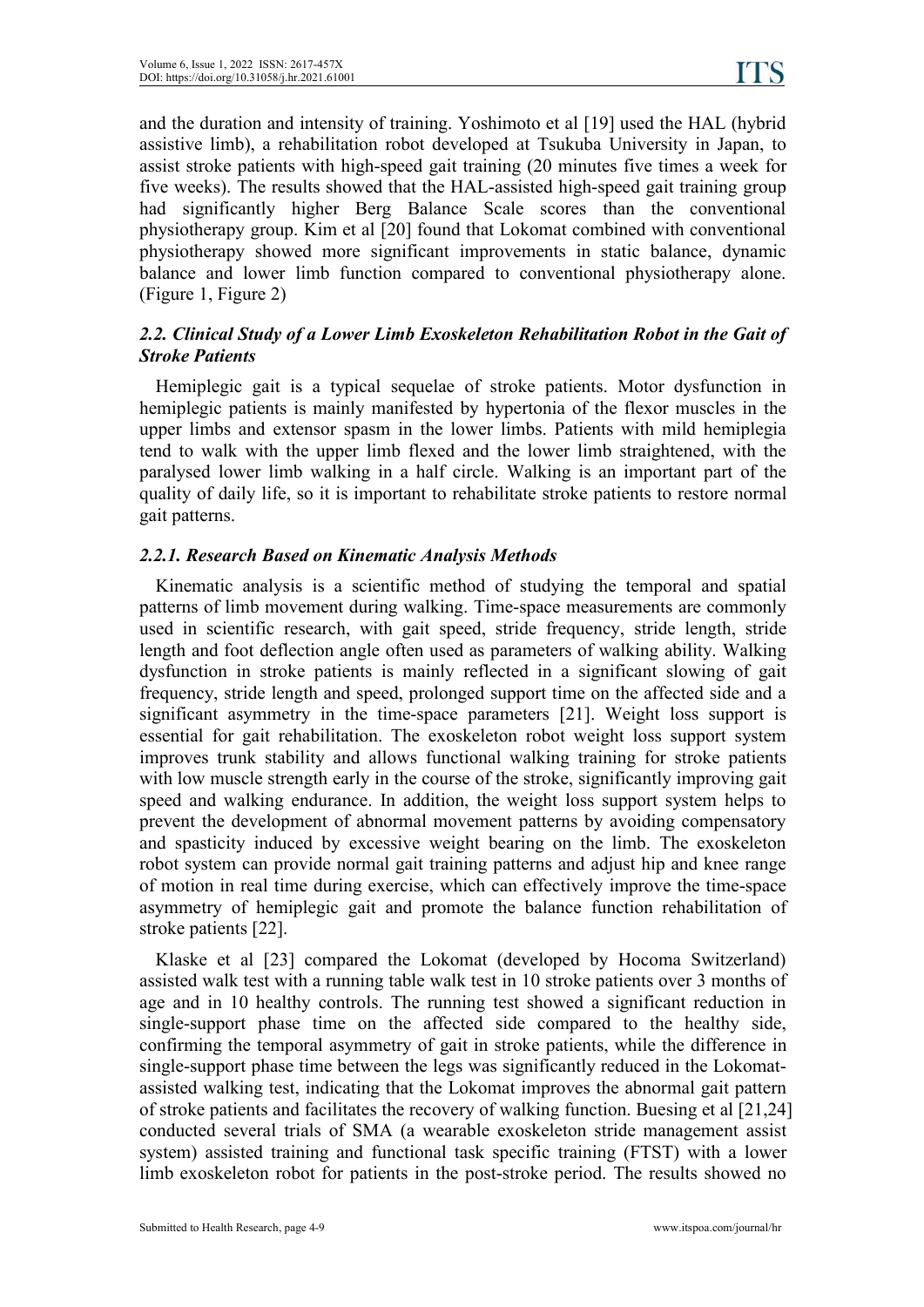significant difference between the SMA group and the FTST group after training, and that SMA training achieved the same training effect as FTST. Stroke patients showed effective improvements in walking speed and motor endurance, and significant improvements in several gait parameters, such as increased gait speed, increased stride frequency, increased bilateral stride length, increased stride length, reduced swing time on the hemiplegic side and reduced double support phase time. The shortening of the swing time on the hemiplegic side indicated an improvement in the patient's temporal asymmetry, and the shortening of the double support phase time indicated a reduction in the patient's balance dysfunction. (Figure 3)



*Figure 3. Honda Stride Management Assist (SMA) Device.*

#### *2.2.2. Research Based on the Muscle Activity Analysis Methods*

Electromyography is capable of collecting electrical signals of muscle activity and processing features such as amplitude, frequency and integrated EMG values for muscle activity analysis. Androwis [25] conducted a muscle activity analysis of the lower limbs of patients with acute stroke using the Ekso exoskeleton robot-assisted walking and level walking developed by Ekso Bionics, USA. It was shown that although the level of muscle activation in the healthy and affected leg differed between the two walking conditions, the temporal sequence and trend of muscle activity was similar and patients were able to retain voluntary neuromuscular activity while using the lower limb exoskeleton robot. The lateral and rectus femoris muscles of the affected leg of stroke patients walking with Ekso assisted walking more closely resemble the muscle activity pattern of normalgait. The lower limb exoskeleton robot provides support for the lower limb joints during the stance phase, reducing compensatory muscle activation, improving muscle coordination and reducing the metabolic cost to the body; it ensures adequate ankle dorsiflexion during the swing phase by providing a smooth movement trajectory that activates the anterior tibial muscles in a stable movement environment, reducing foot drop during the swing phase and increasing ankle joint stability. The normal gait pattern provided by the lower limb rehabilitation robot effectively inhibits abnormal hypertonia and spasticity of the lower limb extensor muscles on the hemiplegic side, increases the excitability of the flexor muscle groups and improves foot drop and pronation deformity [26]. (Figure 4)

Klaske [23] compared muscle activity during the gait cycle in stroke patients and healthy subjects with the aid of Lokomat and during running table walking and found that some of the muscles of the lower limb were significantly more active in stroke patients during running table walking, with increased activity of the affected biceps femoris in the single support phase and increased activity of the lateral femoris in the mid-support and swing phases. There was overcompensation of muscle groups and uncoordinated muscle activity during running table walking training. However, lower limb muscle activity was significantly lower in the Lokomat-assisted walking test and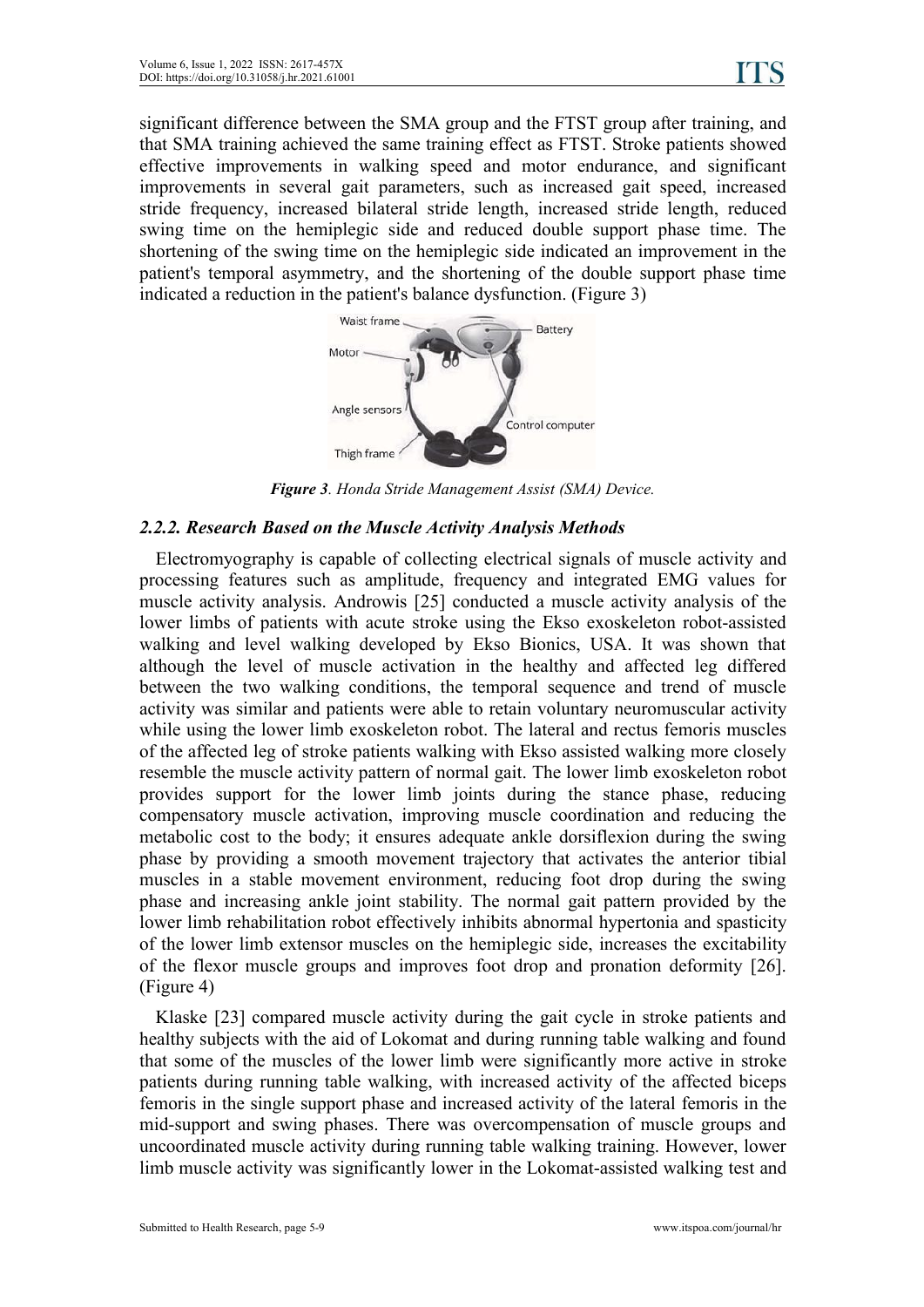this was more pronounced in stroke patients. The guiding force provided by the exoskeleton robot can limit the degree of active participation, with higher guiding force potentially reducing the user's active muscle participation and too low guiding force not ensuring that the patient follows a normal gait trajectory. This on-demand assistance can effectively avoid unnecessary movement restrictions on the lower limb by the robotic exoskeleton system. The Lokomat assisted walking training is therefore personalised with a guide force to ensure active participation and coordinated walking training to improve the gait of the stroke patient. In addition, muscle activity is influenced by other device parameters, such as the walking speed of the exoskeleton robot, in addition to the guiding force, and more in-depth research is needed on how to adjust the individualised parameters to achieve the best training results for stroke patients [28].



*Figure* 4. *Frontal and Oblique view of the EksoGT.* 

### *2.3. Clinical Study of a Lower Limb Exoskeletal Rehabilitation Robot in Functional Independence of Stroke Patients*

Walking is an important factor in the daily activities of stroke patients, and gait speed is an important indicator of walking ability. By increasing gait speed in stroke patients, lower limb exoskeleton robot-assisted training can improve walking ability, lower limb motor function and balance, and further increase functional independence. Belas [29] et al. randomised 15 stroke patients more than 1 year after onset into a rehabilitation therapist-assisted gait training group and aLokomat-assisted gait training group for a period of 5 months. The results showed an improvement in the Functional Independent Measure (FIM) in both groups compared to the pre-training period, but there was no significant difference between the two groups. However, Taveggia et al [30] randomised 28 recovering stroke patients to atrial group (Lokomat-assisted walking training) and a control group (conventional walking training) for 5 weeks and found that only the experimental group had a significant improvement in FIM scores at the end of the training and that the experimental group still had higher FIM values than before treatment at follow-up at month 3 after the training. The above studies confirm that the lower limb exoskeleton robot has a definite effect on improving functional independence in stroke patients, even better than conventional walking training, but that this positive effect is maintained for a longer period of time after the training has been stopped needs further study.

# **3. Discussion**

The lower limb exoskeleton rehabilitation robot has been widely used clinically as an efficient method of telerehabilitation training. From the patient's perspective, the use of a lower limb rehabilitation exoskeleton robot for telerehabilitation can correct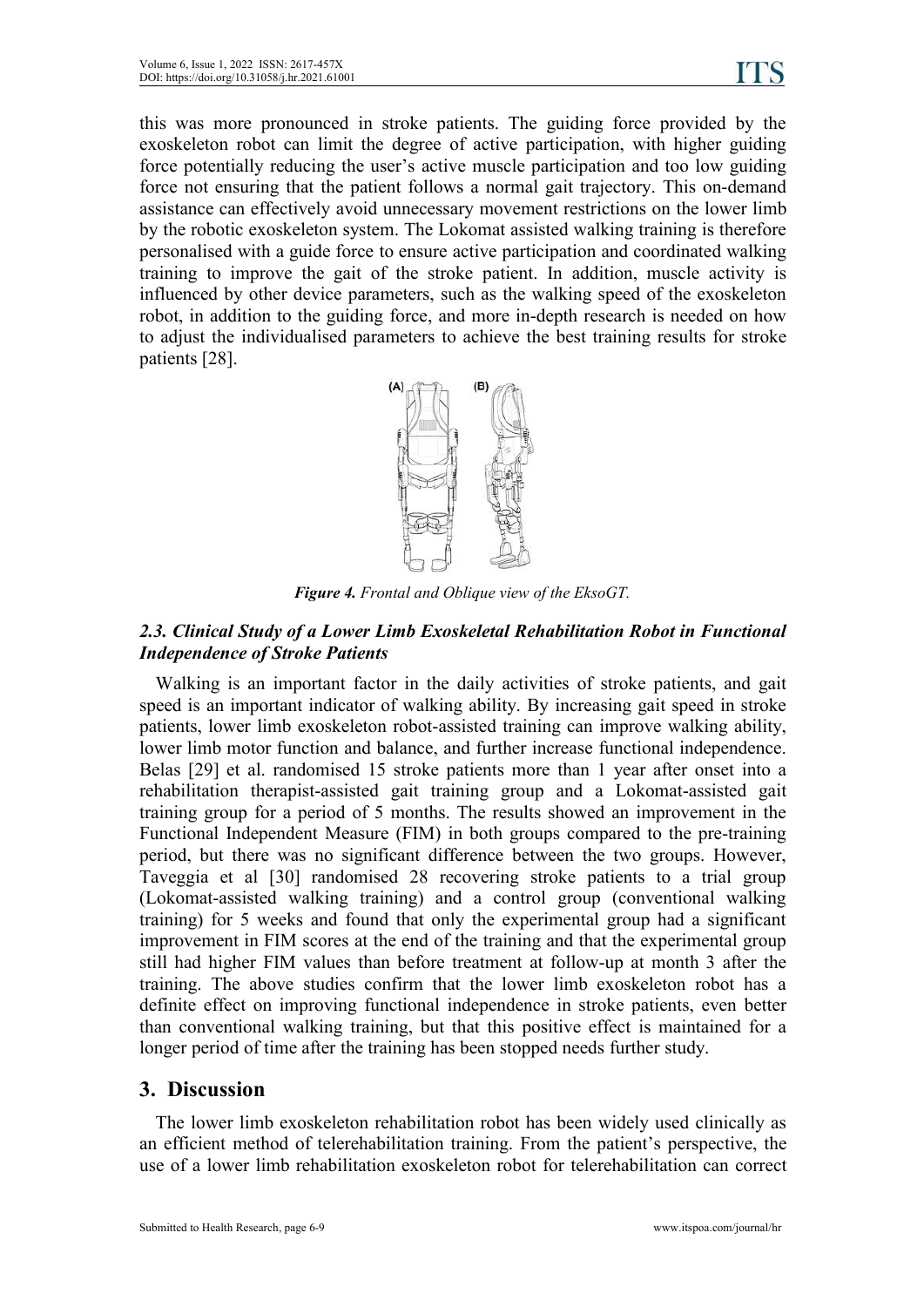abnormal gait and effectively improve the overall motor function of stroke patients. From the rehabilitation therapist's point of view, the Lower Limb Rehabilitation Exoskeleton Robot frees the rehabilitation therapist from heavy training tasks and saves a lot of manpower and time costs. It allows rehabilitation therapists to focus on developing individualised treatment plans, improving the robot's functionality and optimising training content, increasing the quality and efficiency of the specialist's work and improving the quality of patient survival. From a societal perspective, it can reduce the cost of rehabilitation services due to the uneven distribution of rehabilitation resources, address the imbalance in the distribution of rehabilitation resources in different regions, further optimise rehabilitation resources, and enable more stroke patients to enjoy high-quality rehabilitation services. However, the exoskeleton rehabilitation robot still has some shortcomings, such as expensive equipment, complex structure and inconvenient operation. With the new generation of rehabilitation medicine, artificial intelligence, new energy and control technology, the lower limb exoskeleton rehabilitation robot will be more dexterous, intelligent, portable, lightweight and personalised in the future, and will carry out more efficient stroke telerehabilitation services.

# **Conflicts of Interest**

The authors declare that there is no conflict of interest regarding the publication of this article.

# **Funding**

This research received no specific grant from any funding agency in the public, commercial or not-for-profit sectors.

# **References**

- [1] Krishnamurthi, R.V.; Ikeda, T.; Feigin, V.L. Global, Regional and Country Specific Burden of Ischaemic Stroke, Intracerebral Haemorrhage and Subarachnoid Haemorrhage: A Systematic Analysis of the Global Burden of Disease Study 2017. *Neuroepidemiology*, 2020, 2, 171-179.
- [2] Johnson, C.O., et al. Global, regional, and national burden of stroke, 1990-2016: a systematic analysis for the Global Burden of Disease Study 2016. *Lancet Neurology,* 2019, 18(5), 439-458.
- [3] Wang, W.Z., et al. Prevalence, Incidence, and Mortality of Stroke in China Results from a Nationwide Population-Based Survey of 480687 Adults. *Circulation,* 2017, 135(8), 759.
- [4] Huo, C.C., et al. Prospects for intelligent rehabilitation techniques to treat motor dysfunction. *Neural Regeneration Research,* 2021,16(2), 264-269.
- [5] Liu, X.F.; Wang, G.H.; Miao, F.R. The effect of early cognitive training and rehabilitation for patients with cognitive dysfunction in stroke. *International Journal of Methods in Psychiatric Research*, 2021, 30(3).
- [6] Ren, X.P., et al. Efficacy of systematic voice training combined with swallowing function exercises for the prevention of swallowing dysfunction in stroke patients: a retrospective study. *Annals of Translational Medicine,* 2020, 10(4).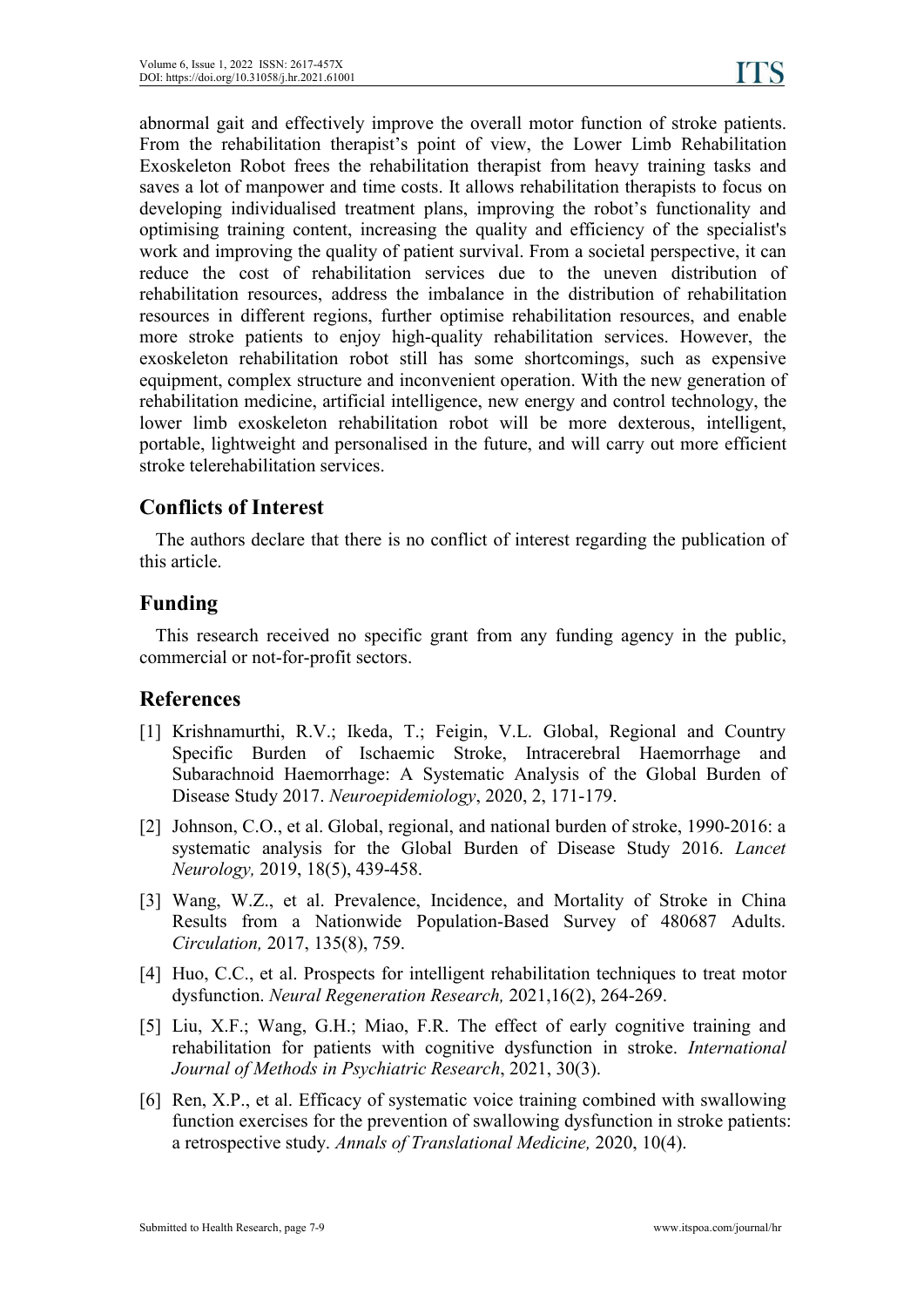- [7] Stinear, C.M., et al. Advances and challenges in stroke rehabilitation. *Lancet Neurology*, 2020, 19(4), 348-360.
- [8] Wang, J.; Ma R.; Qu, Y. Progress of Telerehabilitation Techniques in Stroke Patients with Lower Extremity Dysfunction. *Chinese journal of medical instrumentation,* 2019, 43(3), 188-191.
- [9] Stephenson, A. et al. Factors influencing the delivery of telerehabilitation for stroke: A systematic review. *PloS one,* 2022, 17(5).
- [10]Laver, K.E. et al. Telerehabilitation services for stroke. *Cochrane Database Of Systematic Reviews,* 2020(1).
- [11]Caughlin, S., et al. Implementing Telerehabilitation After Stroke: Lessons Learned from Canadian Trials. *Telemedicine And e-Health*, 2020, 26(6), 710-719.
- [12]Dalla Gasperina, S., et al. Review on Patient-Cooperative Control Strategies for Upper-Limb Rehabilitation Exoskeletons. *Frontiers in Robotics and AI*, 2021, 8.
- [13]Duret, C.; Grosmaire, A.G.; Krebs, H.I. Robot-Assisted Therapy in Upper Extremity Hemiparesis: Overview of an Evidence-Based Approach. *Frontiers in Neurology,* 2019, 10.
- [14]Hussain, F.; Goecke, R.; Mohammadian, M. Exoskeleton robots for lower limb assistance: A review of materials, actuation, and manufacturing methods. *Proceedings of the Institution of Mechanical Engineers Part H-Journal of Engineering in Medicine,* 2021, 235(12), 1375-1385.
- [15]Kim, H.Y., et al. Robot-assisted gait training for balance and lower extremity function in patients with infratentorial stroke: a single-blinded randomized controlled trial. *Journal of neuroengineering and rehabilitation,* 2019.
- [16]Robinovitch, S.N., et al. Video capture of the circumstances of falls in elderly people residing in long-term care: an observational study. *Lancet,* 2013,41, 47-54.
- [17]Calabrò, R.S., et al. Shaping neuroplasticity by using powered exoskeletons in patients with stroke: a randomized clinical trial. *Journal of neuroengineering and rehabilitation*, 2018,15.
- [18]Arienti, C., et al. Rehabilitation interventions for improving balance following stroke: An overview of systematic reviews.*PloS one,* 2019, 14(7).
- [19]Yoshimoto, T., et al. Feasibility and efficacy of high-speed gait training with a voluntary driven exoskeleton robot for gait and balance dysfunction in patients with chronic stroke: nonrandomized pilot study with concurrent control. *International journal of rehabilitation research,* 2015.
- [20]Kim, H., et al., Robot-assisted gait training for balance and lower extremity function in patients with infratentorial stroke: A single-blinded randomized controlled trial. *Journal of NeuroEngineering and Rehabilitation,* 2019, 16.
- [21]Buesing, C.; Fisch G.; O'Donnell M. Effects of a wearable exoskeleton stride management assist system (SMA®) on spatiotemporal gait characteristics in individuals after stroke: a randomized controlled trial. *Journal of neuroengineering and rehabilitation,* 2015.
- [22]Iosa, M., et al. Driving electromechanically assisted Gait Trainer for people with stroke. *Journal of rehabilitation research and development,* 2011, 48(2).